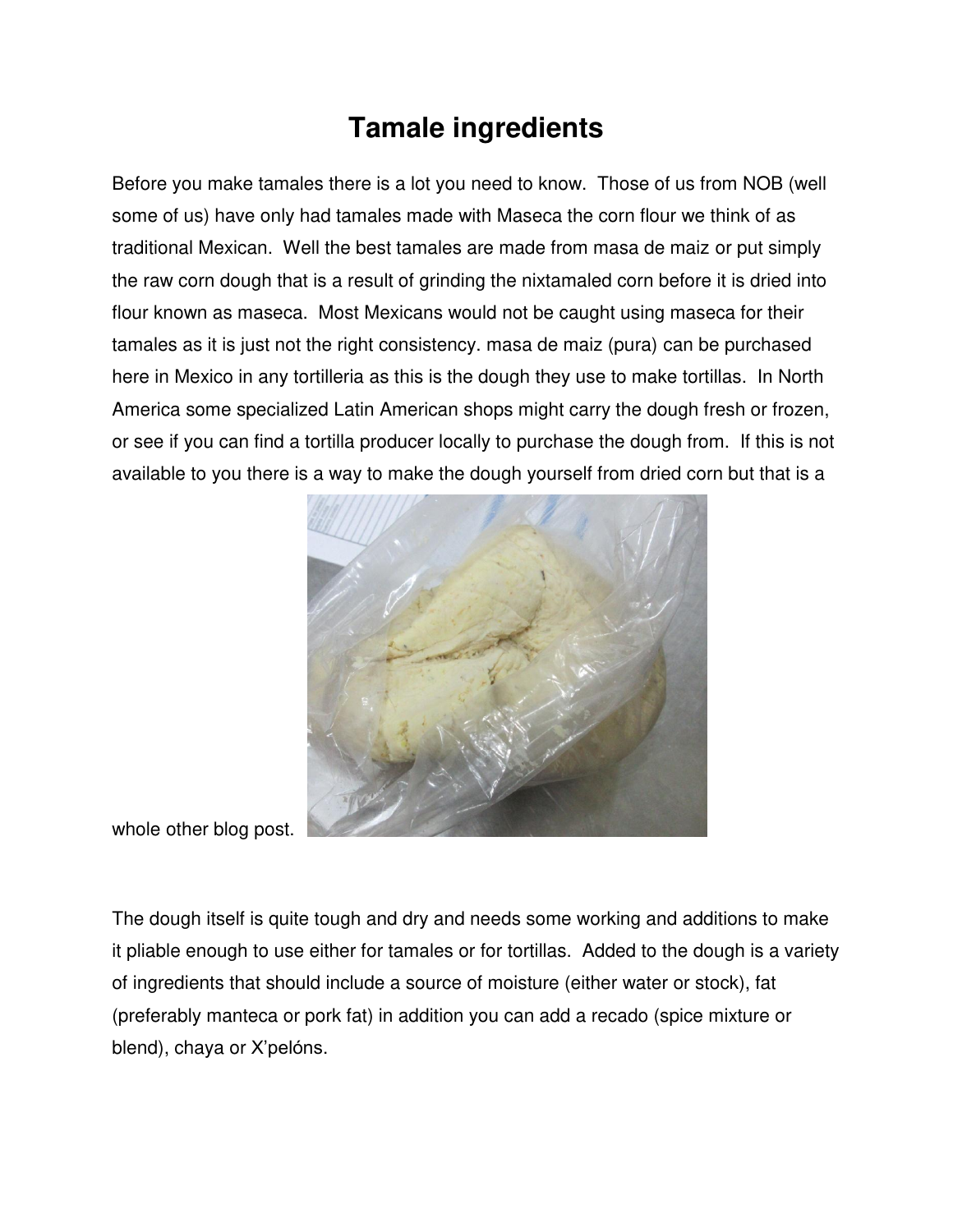

**X'pelón**s are a traditional Mayan fresh bean. The beans can be purchased in Mexico between the months of November to April and are sold fresh. The beans should be cooked in boiling water for around 2 minutes (parboiling) they will turn a sort of grayish black colour. X'pelóns are similar to a fresh black eyed pea, raw they taste kind of like grass and cooked they are a little sweeter and tender.

**Chaya** is spinach like green that goes back thousands of years in Maya cuisine. You have to be very careful with Chaya as it has a milky substance when the leaves and stems are squeezed that can sting if you get it in your eyes. The plant also has a hair thin layer and cannot be eaten raw it must be cooked for at least 20 minutes before eating. The plant itself is very high in vitamins and protein in fact it is almost three times greater than other leafy vegetables. Here in Mexico you can ask for your chaya to be cleaned before purchasing.

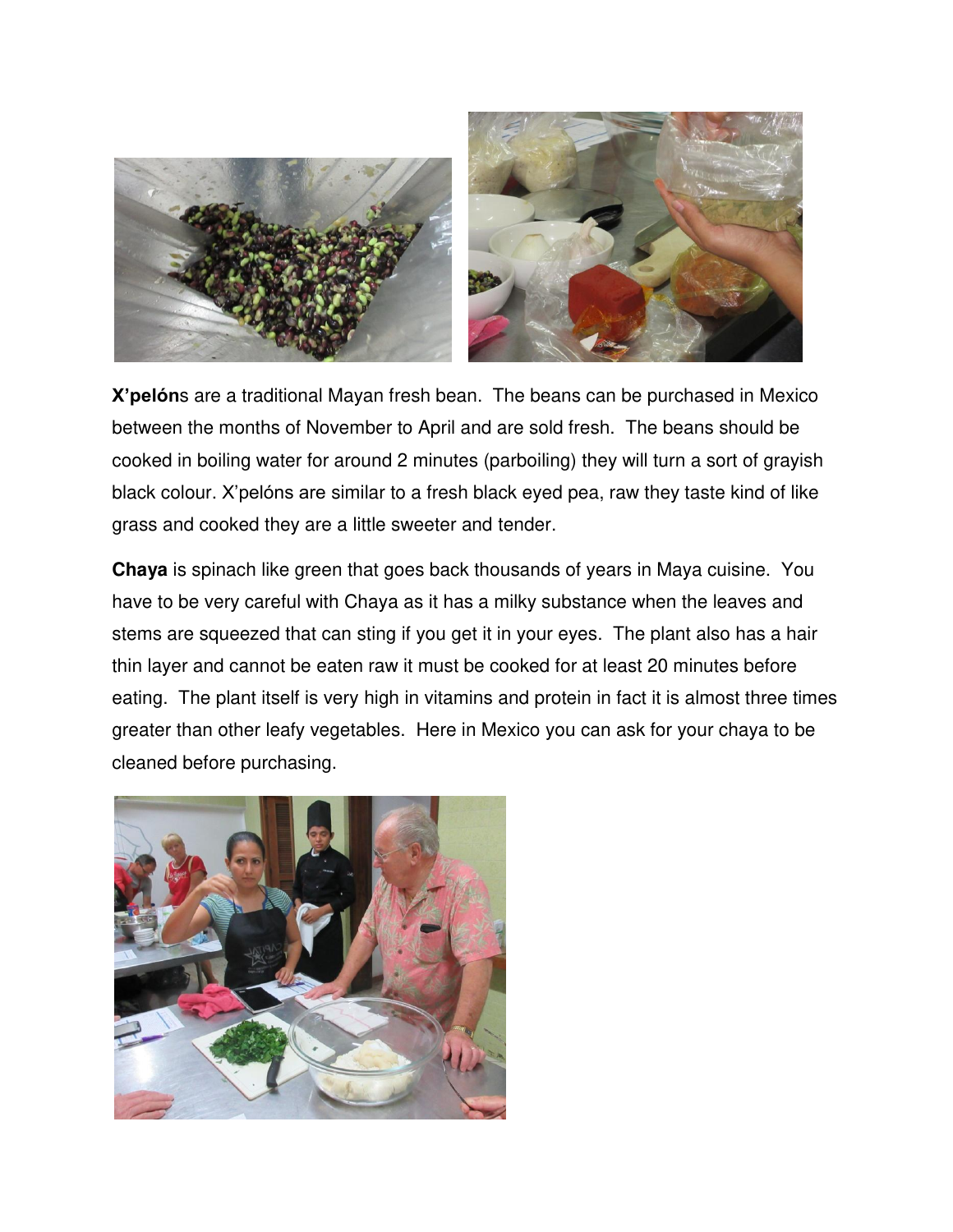**Chile X'katic** (Sh-kah- teek) This Chile is long and narrow and sort of a triangular shape and will be a light yellow or light green it can be as spicy as a jalapeno. Used in many Yucatecan Mayan dishes it can also be called a guero chile. It is apparently related to



the banana or yellow wax chile.

**Chile Dulce/Sweet Pepper** This appears to be a very small green pepper, it is sweet not hot and used exactly as the bell pepper.

**Epazote** (eh-pah-SOH-teh) Is a well loved Mexican herb, preferably used fresh in North America it can be purchased dried in some Latin American stores. It has quite a strong smell and it gives a distinct flavour to Mexican dishes. It is also known as a digestive type of herb and used to cook many bean dishes and is said to relieve the gastro intestinal effects of beans. It has a distinct perfume smell but the taste is quite difference and very herbaceous.



**Recados** are considered the backbone of Yucatecan cuisine and there are three different kinds; Recado Rojo, Recado Negro and Recado Blanco.

**Recado Rojo's base are annatto or achiote** seeds that are ground and mixed with garlic, oregano, cumin, cloves and coriander, black pepper, all spice and salt. The combined are formed into a brick so to speak that is wrapped and then used in various dishes by adding liquids. You take a chunk of the paste and mix it with sour orange, or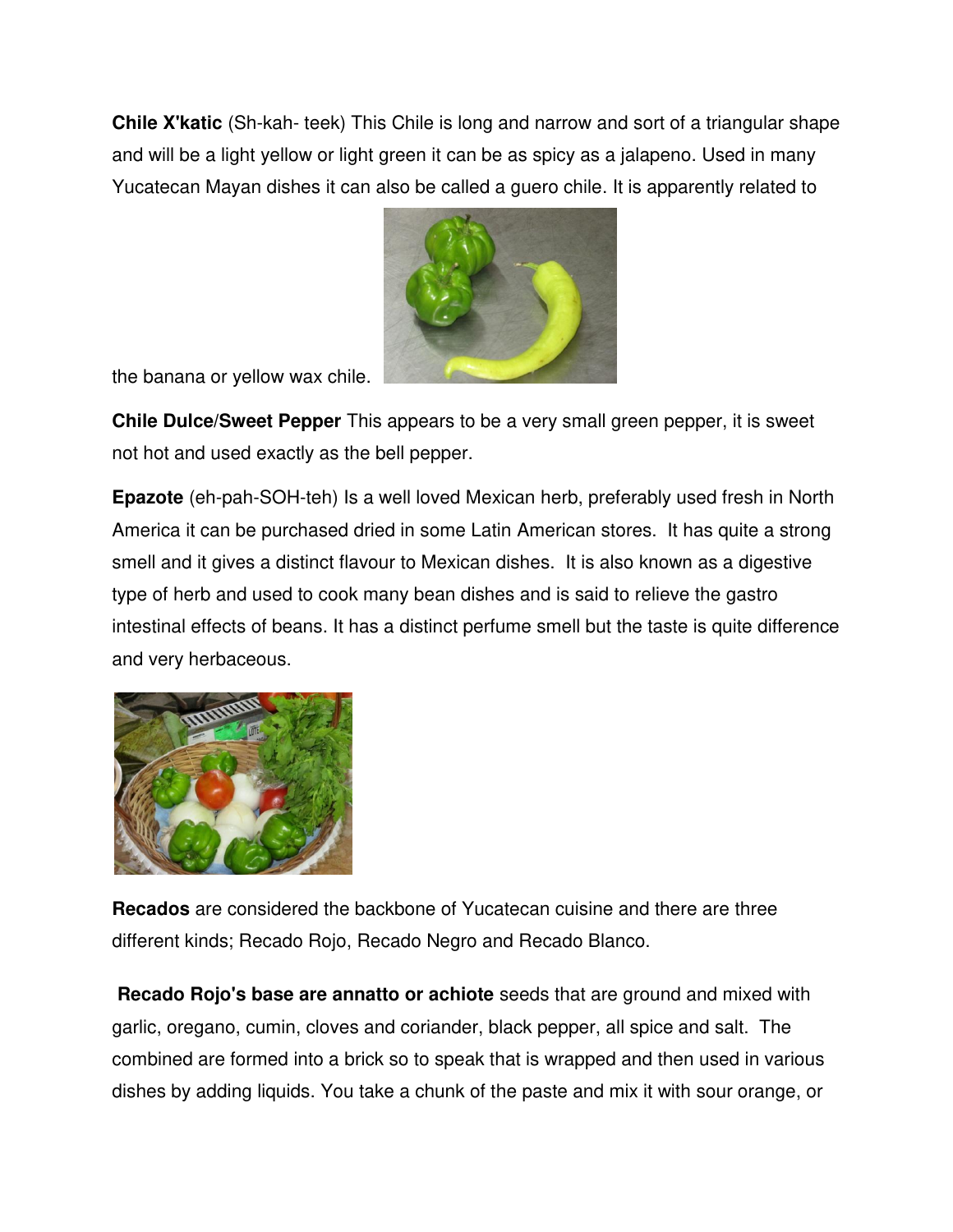white vinegar to form the paste used for Maya dishes such as conchinita pibil or Chicken Rojo. In the case of the tamales we used a chunk of the achiote recado and mixed it with water until it formed a thin paste and this was used both in the tamale dough and in the meat mixture to flavour the chicken and pork for the tamale filling.

**Chilemole /Recado Negro** – it is made with blackened Ancho chiles, vinegar, a few annatto seeds, all spice, cinnamon, black pepper, cloves, garlic, onion, oregano, epazote and salt. Mix with white vinegar or sour orange. You can find this Recado negro paste in any supermarket in Mexico or freshly made by the kilo at Central Market Merida Yucatan if you wish. Found at any Hispanic market in the United States. There are different brands available in different places.

**Recado Blanco/de bistec** This peppery blend is not only used for beefsteak but for pork, chicken and seafood as well. Grind coriander seeds, all spice, cinnamon, black pepper, cloves, cumin, garlic, oregano, epazote and salt. Mix with white vinegar or sour orange. Same as with the other recados, buy at any supermarket in Mexico or at Central Market in Merida Yucatan, freshly made by the kilo.



**Recado para papadzules / Pumpkin seed paste** – Papadzules (pah-pahd-ZOO-lehs) is a traditional Mayan dish that resembles enchiladas but it is covered with a sauce made with pumpkin seeds, and the tortillas are filled with mashed hard boiled eggs. On top of that it has a special tomato sauce usually made with habanero chili if you like spicy food. Of course you can omit the habanero if you wish.